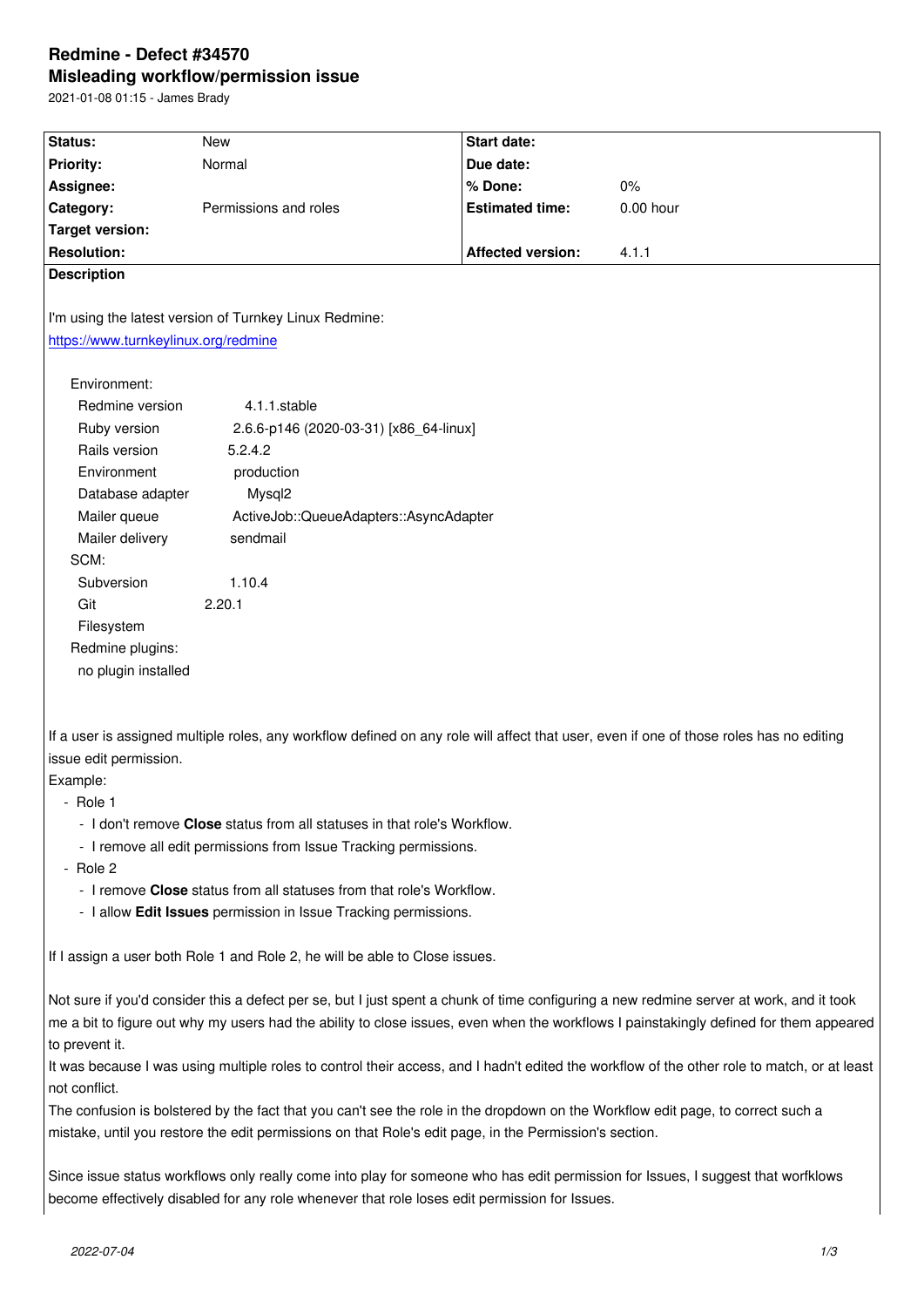| <b>Related issues:</b>                                                       |               |
|------------------------------------------------------------------------------|---------------|
| Related to Redmine - Defect # 34284: In Role edit view the per tracker table | New           |
| Follows Redmine - Defect #15988: Unexpected behaviour on issue fields for us | <b>Closed</b> |
| Follows Redmine - Feature # 285: Tracker role-based permissioning            | Closed        |

## **History**

## **#1 - 2021-01-09 04:27 - Go MAEDA**

James Brady wrote:

- *Example: Role 1*
	- *I don't remove Close status from all statuses in that role's Workflow.*
	- *I remove all edit permissions from Issue Tracking permissions.*
	- *Role 2*
		- *I remove Close status from all statuses from that role's Workflow.*
		- *I allow Edit Issues permission in Issue Tracking permissions.*

*If I assign a user both Role 1 and Role 2, he will be able to Close issues.*

It is normal behavior. A user with multiple roles has all permissions assigned to the roles. And the user also is allowed all status transitions configured for the roles.

Since the user in the example belongs to "Role 1" and "Role 2", all permissions and status transitions configured in both roles are available for the user. The user has "Edit issues" permission because it is allowed via "Role 2", and is allowed to change the status of an issue to "Close" because the transition is allowed via "Role 1".

## **#2 - 2021-01-10 04:57 - James Brady**

I understand that the user has edit capability because the permissions are active on at least one of the roles. I still suggest it's a bit unclear, on its face, that the workflow for the role without edit permission affects anything, particularly since that workflow cannot be edited while the edit permissions are off.

## **#3 - 2021-02-02 11:47 - Mischa The Evil**

James Brady wrote:

# *[...]*

*The confusion is bolstered by the fact that you can't see the role in the dropdown on the Workflow edit page, to correct such a mistake, until you restore the edit permissions on that Role's edit page, in the Permission's section.*

*I still suggest it's a bit unclear, on its face, that the workflow for the role without edit permission affects anything, particularly since that workflow cannot be edited while the edit permissions are off.*

I agree with James that this could be very unexpected behavior that could be hard to pin down especially due to the mentioned UI-issue.

Given that issues regarding this are repeatedly posted on redmine.org, I think that this should be at the least properly and thoroughly documented. But then, the whole current documentation (not only on these more advanced situations with workflow transitions/field permissions, (global-)permissions and their combined effect when also being applied through multiple roles, etc.) is pretty sparse to begin with.

*<sup>[...]</sup>*